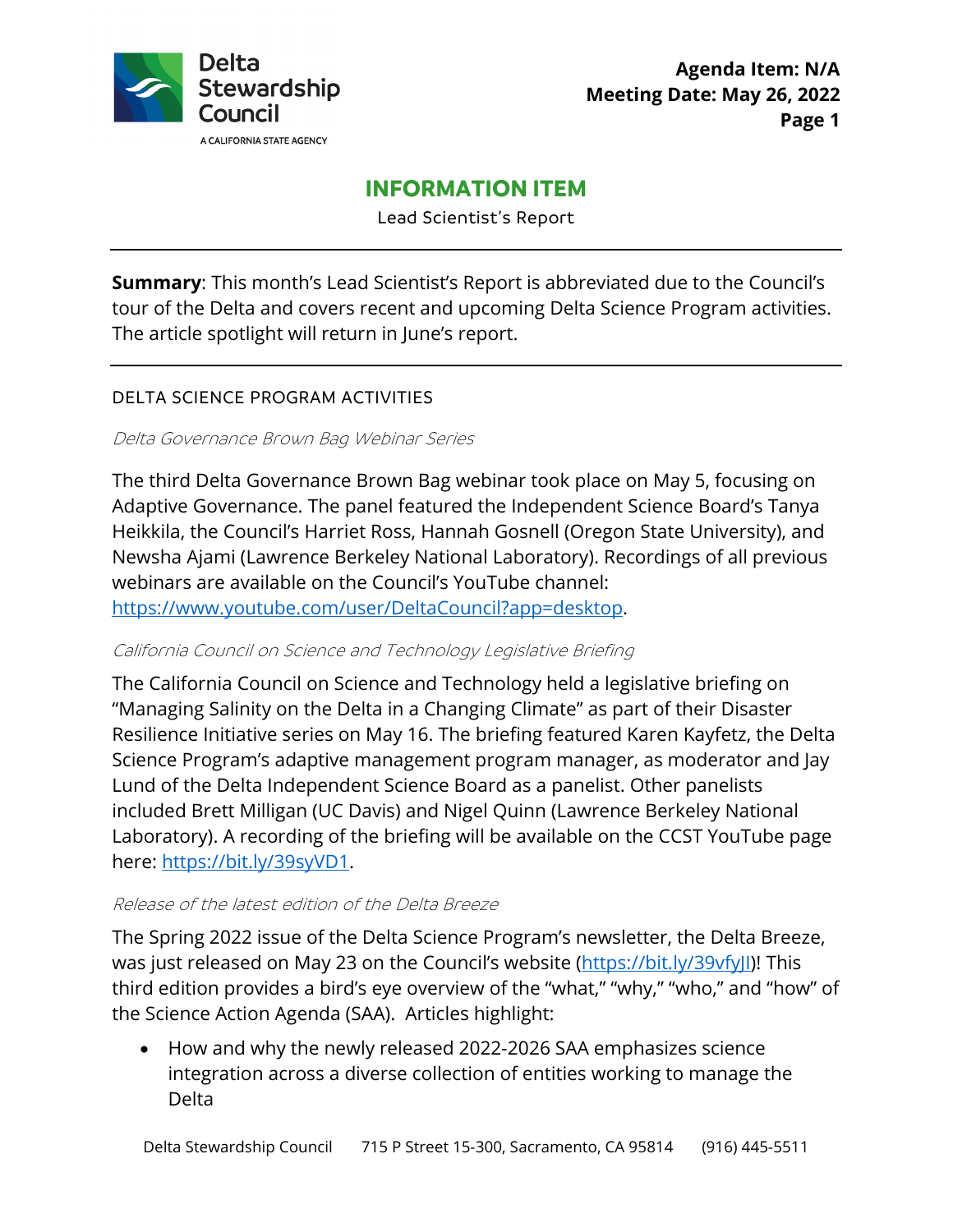- The involved, transparent, nearly 2-year process undertaken by members of the Science Program's Collaborative Science and Peer Review Unit that brought together members of the Delta science community to identify, refine, and co-produce the most critical science needs for management in the next four years
- Examples of how the SAA has guided funding priorities to address the most pressing information needs for management, including research updates from proposals funded through the 2019 Delta Science Program proposal solicitation
- How progress was measured since the previous 2017-2021 SAA and how outstanding science needs were incorporated into the new 2022-2026 SAA.

#### US Bureau of Reclamation, Water Temperature Midterm Review

The Delta Science Program is a leading coordinator of independent scientific peer review in the Sacramento-San Joaquin Delta scientific community. An Independent Advisory Panel facilitated by the Delta Science Program will review the temperature models, model framework, and implementation of the Water Temperature Modeling Program (WTMP). The WTMP effort entails the development of data collection and a set of physically-based tools within a modeling platform to assist resource managers of major Central Valley Project (CVP) reservoirs with balancing water resources for downstream uses and temperature needs. The CVP is owned and operated by the Bureau of Reclamation (Reclamation). The CVP has grown into a complex, multi-purpose network of 20 dams and reservoirs that can store nearly 12 million acre-feet of water and has more than 500 miles of major canals and natural channels for water serving urban, agricultural, and industrial demands in the Central Valley and San Francisco Bay area. Temperature management is a key parameter for protecting species with specific cold-water needs and is one of the most complex subjects related to CVP operation. Reclamation continuously adapts and updates modeling capabilities to manage water temperature in the CVP reservoir and river systems as part of CVP reservoir management.

The review will be conducted in two parts; the first part, planned to occur in July 2022, will focus on the WTMP for the Sacramento River northern system (including Shasta and Keswick reservoirs), and a final review in July 2023 will focus on the entire project effort, including the American River and Stanislaus River systems. The panel's findings and recommendations will provide important guidance to improve modeling tools for predicting water temperatures in short time frames for real-time